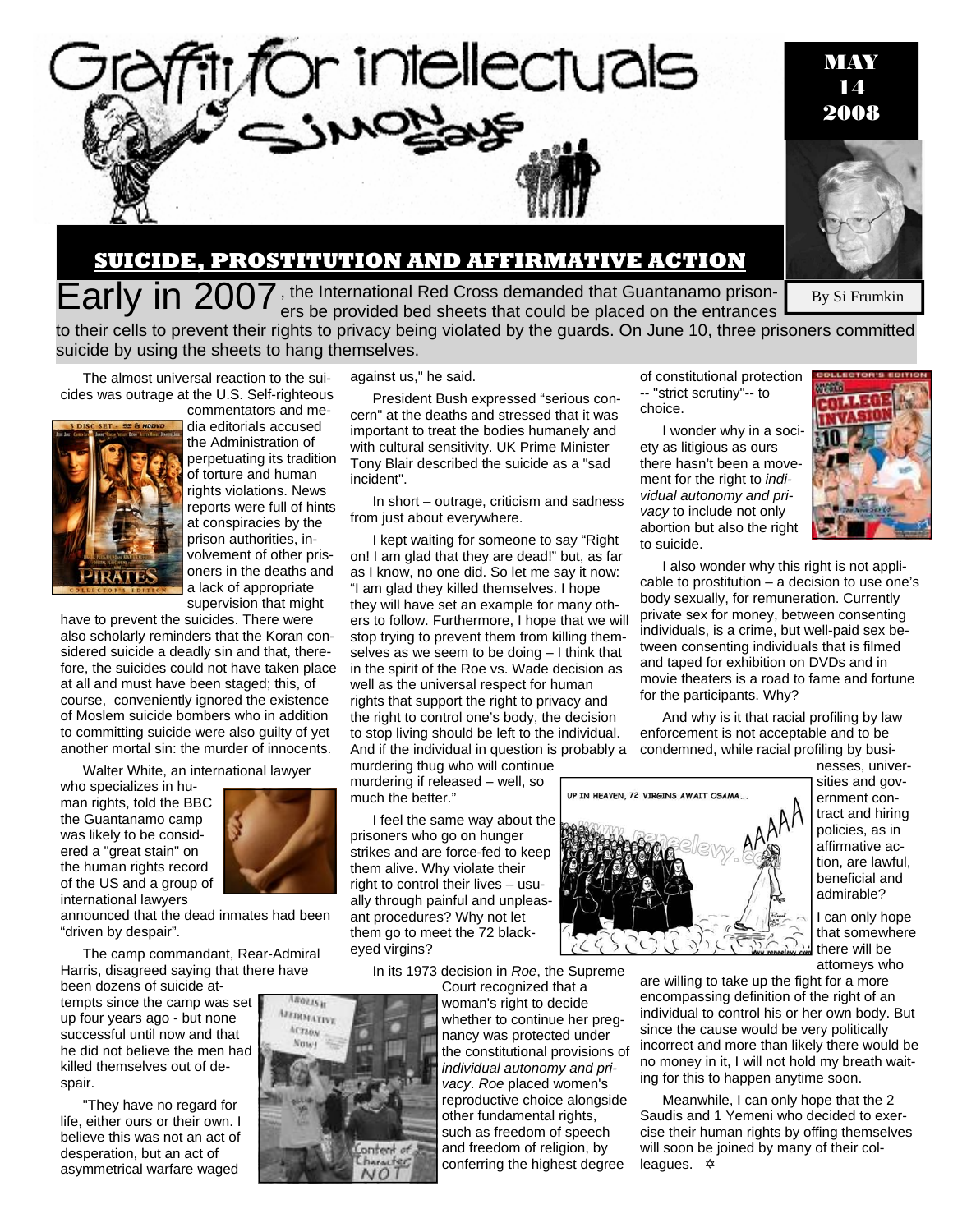## **STILL FEEDING THE WORLD By Paul Driessen, 4/08**

**During** the "Eat This" segment of their docu-comedy series BS, Penn Jillette beat Teller in a round of their "Greatest Person in History" card game. Penn needed just one card: Norman Borlaug their "Greatest Person in History" card game. Penn needed just one card: Norman Borlaug. This Iowa farm boy and University of Minnesota agriculture graduate lived Thomas Edison's maxim to the fullest. "Invention," Edison once remarked, "is 1% inspiration and 99% perspiration." Dr. Borlaug did most of his 99% in the sweltering fields of Africa, India, Mexico and Pakistan.

At 94, and despite having cancer, the "Father of the Green Revolution" is still "an Energizer Bunny," his daughter Jeanie says. He serves as a consultant, attends occasional conferences, and graciously let my daughter interview him for a high school paper.

Decades ago, while neo-Malthusians were predicting mass famine, Borlaug used Rockefeller Foundation grants to unlock hidden (recessive) genes and crossbreed different wheat strains, to create new "dwarf" varieties that were resistant to destructive "rust" fungi. The shorter plants were also sturdier, put less energy into growing leaves and stalks, and thus had higher yields.

He also taught modern farming methods to Third World farmers and persuaded governments to lift price controls and permit the use of chemical fertilizers, thereby generating unprecedented harvests. Mexico became self-sufficient in wheat by 1960, India and Pakistan soon did likewise, and Borlaug next helped China, Indonesia, the Philippines and other countries achieve great success with wheat, corn and rice.

When the Nobel committee awarded him the 1970 Peace Prize, it said his work had saved a billion lives. Borlaug simply observed that "you can't build a peaceful world on empty stomachs and human misery." He later won the Presidential Medal of Freedom and Congressional Gold Medal.

In 1985, he began working with former President Jimmy Carter to bring a Green Revolution to Sub-Saharan Africa, emphasizing intensive modern farming methods with new hybrid and biotech seeds on existing

fields, to reduce the need to slash and burn wildlife habitat, as soil nutrients are exhausted.

Unfortunately, their progress may be undermined by former UN Secretary General Kofi Annan and his misleadingly named Alliance for a Green Revolution in Africa. Annan says biotech crops are unsafe, untested, and likely to enslave poor farmers to mega-corporations and expensive seeds. He wants to battle Africa's chronic poverty and malnutrition with "traditional seeds" and methods.

Dr. Borlaug fears that would be a devastating failure. As he said during a 2005 biotechnology conference, sponsored by the Congress of Racial Equality at the United Nations, he sees no way the world can feed its hungry population without genetically

engineered (GE) crops, especially if it relies more on biofuels.

He has little patience for "well-fed utopians who live on Cloud Nine but come into the Third World to cause all kinds of negative impacts," by scaring people and blocking the use of biotechnology. These callous activists even persuaded Zambia to let people starve, rather than let them eat biotech corn donated by the USA. They also oppose insecticides to combat malaria – and fossil fuels, hydroelectric dams and nuclear power to generate abundant, reliable, affordable electricity for poor nations.

"Our planet has 6.5 billion people, says Borlaug. "By all means, use manure. You can't let it sit around. But if we use only organic fertilizers and methods on existing farmland, we can only feed 4 billion. I don't see 2.5 billion people volunteering to disappear." To feed everyone with organic and traditional farming, we would have to plow millions of acres of forests and other wildlife habitat. If, instead, we continue to use commercial fertilizer and hybrids, and have strong public support for both biotech and traditional research, "the Earth can provide sufficient food for 10 billion people."

Producing 7 billion gallons of ethanol in 2007 required corn grown on an area the



size of Indiana – plus vast amounts of water, insecticides, fertilizers and petroleum. It also helped send World Food Program operating costs up 40% since June 2007, forcing the

WFP to ration food aid, and millions to go to bed hungry. That is unsustainable – morally, economically and ecologically.

Biotech crops have higher yields; provide enhanced nutrition; are more resistant to insects, fungi and disease; and require less water and insecticides. New varieties are being developed that grow better in drought and flood conditions, and even supply vaccines and anti-diarrhea nutrients (as in Ventria Bioscience's GE-rice-based oral rehydration solution). Ongoing research will ensure that genes that once protected crop plants will be replaced by new ones, as plant pathogens continue mutating.

Genetically engineered crops are more stringently regulated and tested than any others – unnecessarily so, say many scientists. Americans have eaten well over a trillion servings of food containing genetically

engineered ingredients, without a single instance of harm to people or habitats, according to biotech specialist Henry Miller – whereas organic spinach sickened and killed a number of people in 2007.

Biotechnology actually frees poor farmers from the shackles of Nature's destructive forces. They pay more for seeds, but less for insecticides and water, get higher yields and make more money. South African farmers who've switched to GE crops attest to this.

Elizabeth Ajele: "The old plants would be destroyed by insects, but not the new biotech plants. With the profits I get from the new Bt maize (corn), I can grow onions, spinach and tomatoes, and sell them for extra money to buy fertilizer. We were struggling to keep hunger out of our house. Now the future looks good. If someone came and said we should stop using the new maize, I would cry."

Richard Sithole: "With the old maize, I got 100 bags from my 15 hectares. With Bt maize I get 1,000."

Thandi Myeni: "The new Bt cotton means I only spray two times, instead of six. At the end of the day, we know the crop won't be destroyed and we will have a harvest and money."

Bethuel Gumede: "By planting the new Bt cotton on my six hectares [15 acres], I was able to build a house and give it a solar panel. I also bought a TV and fridge. My wife can buy healthy food and we can afford to send the kids to school."

Farmers in Brazil, China, India, the Philippines and other countries share similar stories.

His accomplishments have made Norman Borlaug a household name in parts of Africa, though not in America. That's partly because he did most of his work overseas. But it also reflects the fact that his favorable views on chemical fertilizers and biotechnology put him at odds with many environmentalists, who don't appreciate his perspectives on these issues.

Leon Hesser's fascinating and inspiring account of Dr. Borlaug's life and successes may bring him the fame he deserves. "The Man Who Fed the World" does what I've always loved about biographies: it shows how one person can change the world. Now out in paperback, the book will ensure that Norman Borlaug's incredible legacy will live on – as will the billion-plus people whose lives he saved.

*Paul Driessen is the author of Eco-Imperialism: Green Power - Black Death.*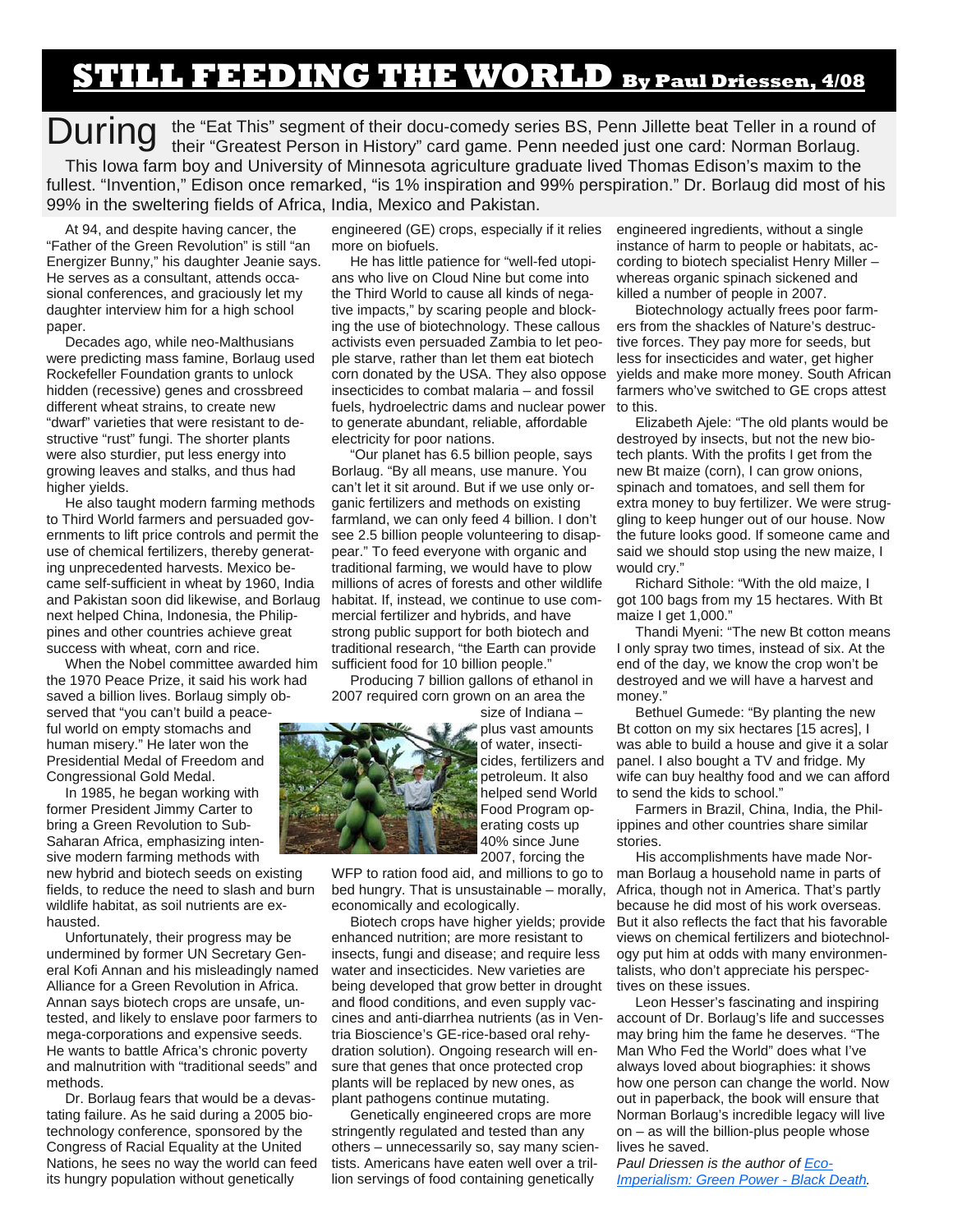## **OUTLAWING THE PIG** By Janet Levy - A good Jew defending pork! *Front Page 5/1/08*

The practice of political correctness may soon be tallying another casualty: the pig.<br>Increasingly, as America and the rest of the Western world continue accommodating Muslim religious demands, pork food products are being singled out for removal from dining tables and pig-related trinkets banished from the desks of office workers.

If this continues, good ol' American food, such as barbeque replete with hot dogs and ribs and the typical American breakfast of eggs, bacon and sausage, might be seen as the equivalent of political poison. Could outright censorship of pig depictions in drawings, pig references in literary works and pig portrayals in movies be far behind? Could the well-known, cartoon figure Porky Pig become a cultural embarrassment of our unenlightened past as we fear to utter the "P" word?

Though the notion may seem more appropriate for a comedy routine, an increasing number of pig-related incidents, accommodations and Muslim demands in recent years points to an uncertain future for our porcine friend and its place in our economy, culture and our culinary traditions.

In October of 2005, the United Kingdom, clearly further along on the road to dhimmitude due to its proportionally large and more radical Muslim population, banned piggybanks as promotional gifts from its banks. At about the same time, government social welfare offices called for the removal of all pig paraphernalia, including pig calendars, toys and accessories from employee desks. These new regulations were ostensibly implemented so as not to offend Muslim patrons.

Meanwhile, in the United States in 2007, several school districts removed pork products from their cafeteria offerings. Dearborn, Mich., schools banned pork completely to avoid the possibility that Muslims students might unknowingly eat it. The district later added special halal foods to its menu to cater to the demands of its Muslim population. An elementary school in San Diego that offers Arabic, single-gender classes and Muslim-only organized prayer, no longer offers pork to any of its students. And in Oak Lawn, Ill., where the administration is debating elimination of Christmas holiday celebrations, pork has already been banished from the school lunchroom.

Orthodox Jews, who follow kosher laws that prohibit the consumption of pork, have never demanded such special considerations for their chosen dietary habits nor have Jews feared accidental pork ingestion. They privately moderate their consumption according to their religious observances and often consume food prepared at home according to prescribed regulations.

Contrast this to how Muslims and their dietary habits are treated. In April 2007, a 13 year-old middle school prankster was suspended and his behavior labeled a hate crime for placing a bag with a ham steak on the lunch table of a group of Muslim students.

That same month, Muslims started a Facebook group, "Fight Against Pork in Frito-Lay Products." The more than 1,800 participants sought to pressure the company to remove pork enzymes from its cheese seasonings.

Last year, Somali Muslim employees at a St. Louis Park, Minn. Target store refused to handle pork products, citing religious reasons. Target made special allowances for Muslim employees, who now scrutinize customer purchases and can call for assistance when a pork product appears at their check stand. Presumably, the Muslim employees knew they would be encountering bacon and pepperoni pizza when they signed on for their jobs and have no problem collecting a salary paid out of profits from pork sales.

In 2007, the Year of the Pig, an imam in Taipei complained after receiving a greeting card from Taiwan's foreign minister depicting celebrating pigs. When "Year of the Pig" postal stamps were issued, the Taiwanese government cautioned citizens about using them on letters and parcels to Muslim friends or to Muslim countries. That year, China banned pig images and the mention of pigs in television advertisement to avoid offending the country's Muslims.

This year, the popular story, *The Three Little Pigs*, was banned in a primary school in the United Kingdom as the school's administration thought references to pigs might offend Muslim pupils. Another school removed all books containing stories about pigs, including the talking pig 'Babe' from classrooms following complaints from Muslim parents. In 2007, a UK church school production of *The Three Little Pigs* was renamed *The Three Little Puppies* to maintain multi-cultural sensitivities. Ironically, the pig is mentioned often in the Koran as a derogatory reference to Jews.

In further accommodation to Muslims, Fortis Bank in the Netherlands and Belgium dropped its pig mascot. Knorbert the pig was eliminated after seven years with a statement from a bank spokesperson that "Knorbert does not meet the requirements that the multicultural society imposes on us."

A recent BBC report described how pork butchers are gradually being put out of business as Turkey adopts a more fundamentalist Muslim character. Pork slaughterhouses are being closed in record numbers to accommodate *shariah* law countrywide.

In 2004, a Muslim-owned investment company, Arcapita (formerly Capital Crescent Investments) acquired the 1,200-unit Church's Chicken chain. In 2005, Arcapita, with a net income of \$70.5 million and assets worth \$1.2 billion (2004), enjoined a franchisee from sell-

ing pork products. In correspondence with the franchisee, the corporate owners cited violation of *shariah* law as the reason for prohibiting the sale of bacon, ham and sausages. The restaurant owners were thereby forced to surrender to corporate demands and operate under *shariah* law.

Where will this end? Will "Animal Farm" be banned at our high schools and university campuses? Will the words "pork barrel spending" and "porker" be eliminated from the vernacular? Will Piggly Wiggly supermarkets be forced to change its name and re-brand its products? This could all be quite amusing if the implications weren't so grave.

The pig is an icon of American culture, a culinary tradition and an important component of our economy. While high grain prices and competition from Chinese imports are recognized as the two greatest threats to the industry, hog producers could be overlooking a larger threat to their livelihood looming on the horizon.

Pork production is a vital part of the U.S. economy, producing more than 22 billion pounds of meat annually, contributing almost \$40 billion to the GNP and employing more than 500,000 workers in pork-industry related jobs. In addition, important pork co-products include heart valves, skin grafts for burn victims, gelatin, plywood, glue, cosmetics and plastics. At 28% of total world production, the U.S. is the second largest pork producer after China, which produces close to 50% of the world total. Pork ranks third in U.S. meat production behind beef and chicken and average yearly per capita consumption is about 50 pounds.

If the momentum to alter America's dining habits and cultural traditions to suit Muslim religious habits continues, American liberty, freedom and culture could actually be threatened. Laughable though it may seem on the surface, Arab petrodollar profits have the heft to use an economic, backdoor approach to implement *shariah* law in the United States against the will of the public. As Arab Muslims continue to heavily invest in our economy, they will continue to force submission to *shariah* law and undermine our democracy, individual rights and religious freedom. We must be vigilant and aware of this threat and act against it vigorously and immediately.

*Janet Levy is the founder of ESG Consulting, an organization that offers project management, fundraising, promotion, event organizing and planning services for conservative political causes and issues related to terrorism and national security.*